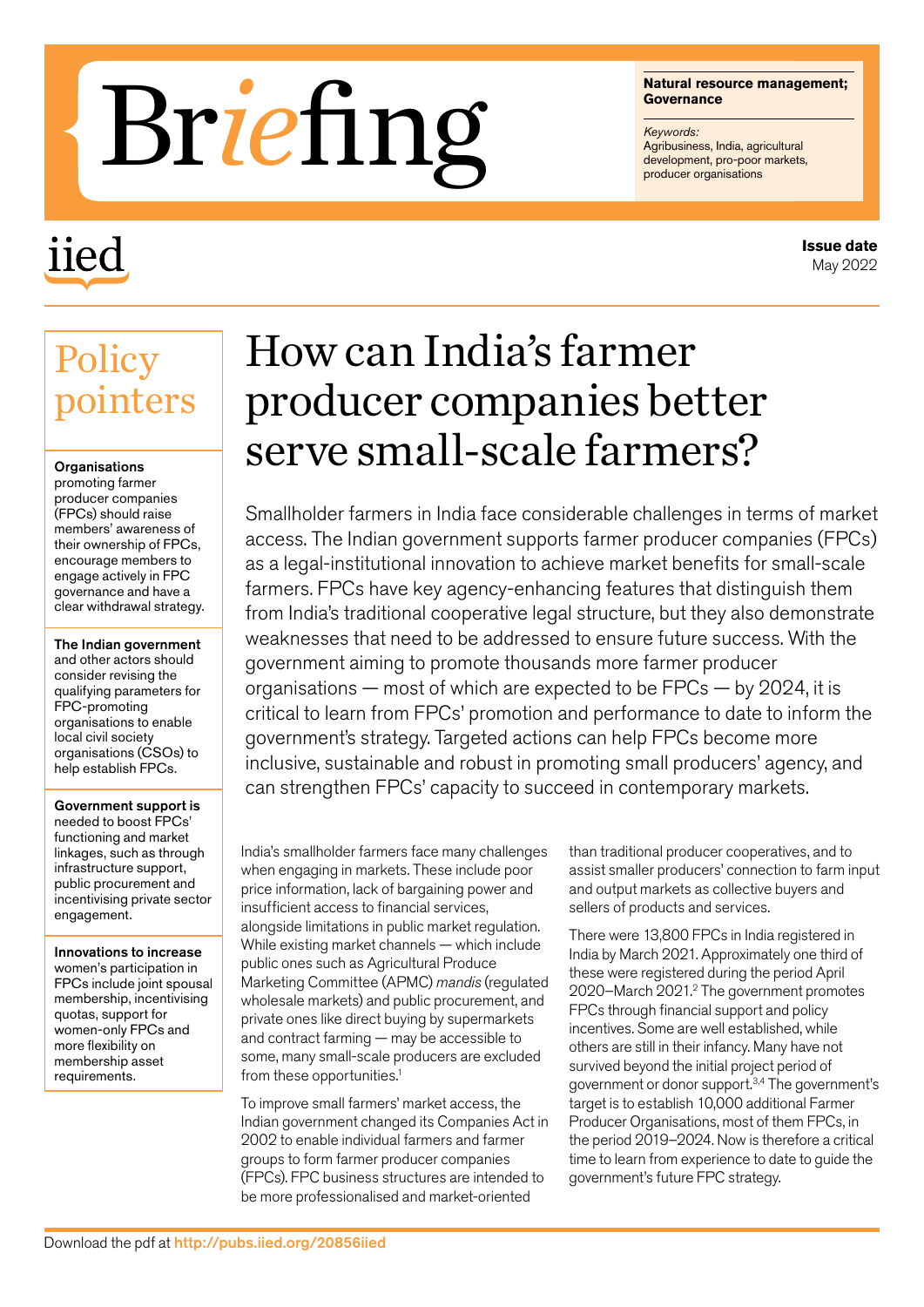IIED's Empowering Producers in Commercial Agriculture (EPIC) project is interested in socio-legal empowerment and farmer agency.<sup>5</sup> FPCs have the potential to promote agency

#### *State-level FPC federations are a response to a perceived need and embody a clear sense of common purpose*

through design features that help ensure balances of power in internal governance, a level playing field with buyers, and social inclusion through opportunities for women and the smallest or otherwise marginalised farmers to share in market

benefits. However, changes are needed to enable FPCs' members to be in control and improve their livelihoods through better and fairer trading.4

This briefing describes the distinguishing features of India's FPCs compared to traditional cooperatives, including how they promote farmer agency and the conditions under which they do so. It considers challenges involved in ensuring FPCs succeed in enhancing farmer agency and provides recommendations for the Indian government, state governments, donors, FPC promoters and other supporting organisations.

#### FPCs and farmer agency

FPCs are a form of 'new generation cooperative' that seek to professionalise their internal operations and operate in a contemporary market environment. They are limited liability companies by share, operating in the same regulatory environment as companies but with the characteristics of a cooperative. They offer opportunities for India's smallholder farmers to obtain improved prices and more secure livelihoods through bulking and collective marketing opportunities and access to better inputs and services, and are designed to overcome weaknesses of the traditional farmer cooperative structure. Registered under India's Companies Act and monitored by the Registrar of Companies rather than the Registrar of Cooperative Societies, FPCs use the services of professionals to run them, while farmer members retain governance control.

FPCs are free from bureaucratic or government control and interference. Among the innovations permitted under the Act to promote strong internal governance and ensure business freedom are:

- Strong regulation on transparency and reporting, enabling members to demand operational and fiscal discipline from the board of directors.6
- A one-member-one-vote system regardless of how many company shares each producer

holds (as with cooperatives). Larger or wealthier farmers cannot exert undue influence.

- Inclusion on the board of up to two 'expert' non-producer directors, while only primary producers can vote on key decisions including on board membership. (With cooperatives, the Registrar of Cooperative Societies and government representatives can veto key decisions).
- Compulsory retirement of a proportion of the board after two or three years, and prohibition of board members' holding political office, to insulate the company from abuses of power and politicisation (see Box 1).

An inclusive and innovative feature of FPCs is that not only individuals but also self-help and user groups can become equity holders. This allows informal entities and pre-existing cooperatives to convert or converge into an FPC, leverages social capital and improves FPCs' chances of sustaining over time.6

FPCs can federate at state level by registering state-level FPCs comprised of individual FPCs. This helps strengthen their collective voice and improves market access. State-level FPC federations can conduct advocacy on government policy and regulations for FPCs and undertake collective negotiations with corporates. Currently there are 10 state-level federated FPCs. Some, such as Gujpro in Gujarat, have worked with state government, processors and exporters to access new markets such as for mango retail sales on behalf of member FPCs. Unlike with cooperatives, whose tiered structure was by design, state-level FPC federations are a response to a perceived need and embody a clearer sense of common purpose.

Buyers are more likely to engage with FPCs than with traditional cooperatives because of their business-like structure and insulation from politics (Box 2). This has been true in the case of some high-value-crop FPCs that undertake contract farming for large processors.4

#### Challenges to realising FPCs' potential

Several challenges and weaknesses constrain FPCs' capacity to enhance smallholder farmer agency and may relate to how FPCs are established from the outset.

#### The creation of FPCs has not been sufficiently producer driven or 'bottom-up'.

Many promoters of FPCs with a mandate and financial support from the government are professional consultancies rather than local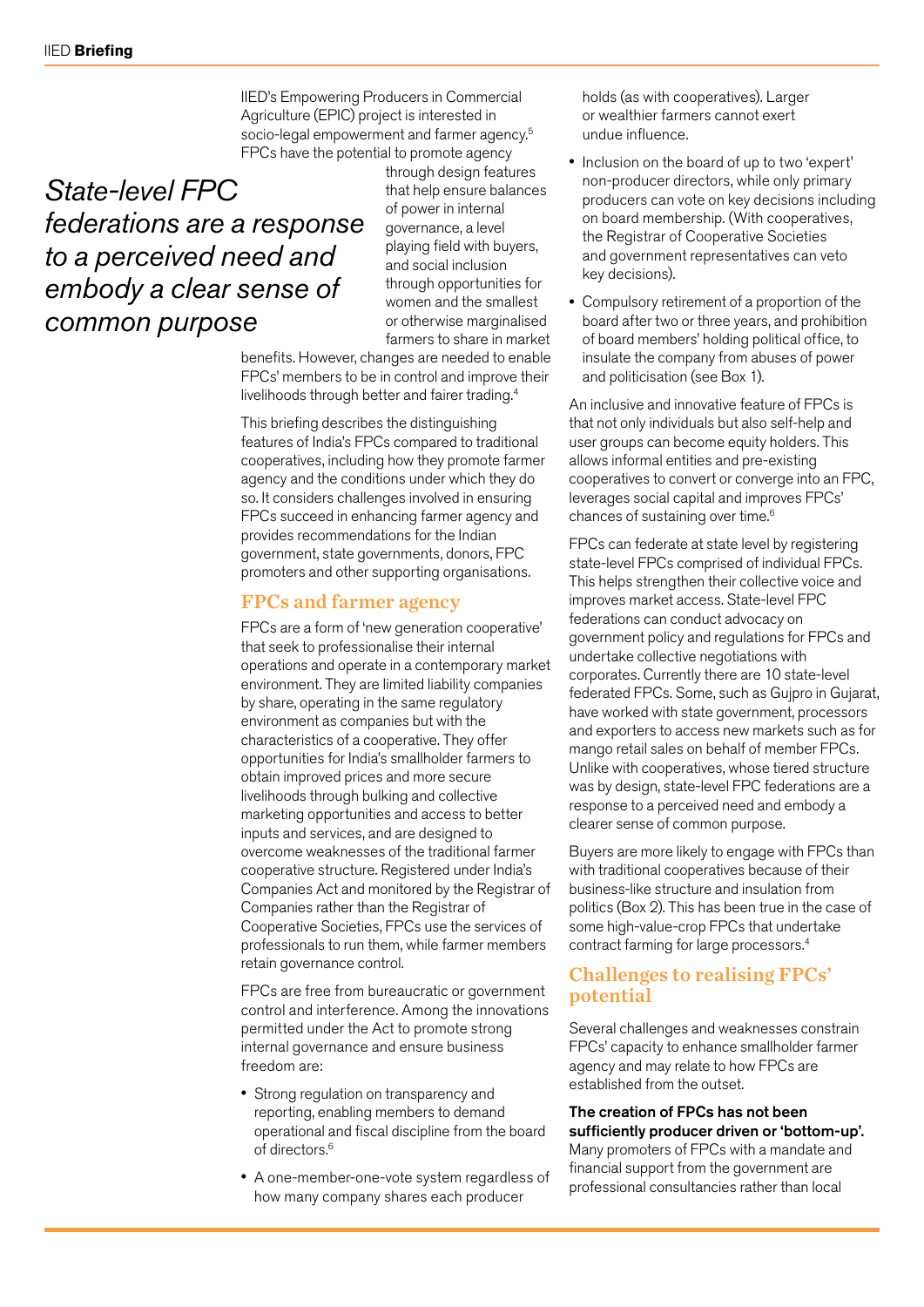#### Box 1. Innovative governance in milk FPCs

India's National Dairy Development Board has promoted an innovative governance structure among milk FPCs to strengthen member ownership and cohesiveness. Under this approach, members establish what is most in their interests — including to source milk only from members, that new members can join only during specific periods each year, and that only members supplying a minimum quantity of milk can vote. Each FPCs' board is chosen from three categories of members based on the quantity of milk supplied. Members eligible to vote must maintain a ratio of 3:1 flush-to-lean (summer-to-winter) milk supply and increase their shareholding after one year. Elected board members are prohibited from holding political office and have staggered terms, with one third retiring every year or two years.4 These features have built a sense of proprietorship and commitment among milk FPC members and have reduced the possibilities for free riding.

community-based civil society organisations (CSOs). This poses challenges for FPCs from an agency and sustainability perspective, particularly as such consultancies may withdraw once project funding comes to an end. Many new FPCs have not been sustained once promoting organisations have withdrawn active support.

Related to this, some professional organisations (in some cases NGOs) have avoided the long process of ensuring adequate member awareness and engagement so that the FPC will be truly farmer led. Members do not always know the name of their FPC or that they own the FPC. There is low member awareness of how FPCs are governed and of farmers' central governance role. Many farmers attend FPC meetings only irregularly, although when asked they generally want to remain members.<sup>4</sup>

#### FPC members tend to be larger landholders than non-FPC-member farmers. The reasons

for this are unclear. Small-scale farmers nevertheless make up the majority of members. This is consistent with the profile of farmers in India: in 2018–2019 the majority of farming households owned or operated farms of two hectares or less (80% and 89% respectively).<sup>7</sup> To ensure greater inclusion and equity, some public supporting organisations require 33% of an FPC's membership to comprise small and marginal farmers for the company to be eligible for matching equity grants.<sup>6</sup> In such cases, as larger farmers cannot capture or control FPC decision making, there can be advantages to having some large farmer members. Larger farmer membership can help mobilise more

equity, increase business output and input sales, and increase overall turnover.

FPCs have been unable to overcome the gender inequality widespread in Indian rural society, especially in agriculture. There are very few women-only FPCs (7%), and mixed-membership FPCs have very few women members.4 Membership is typically based on landownership, generally in the name of male household members. There are also sociocultural restrictions on women in many states in India that prevent their membership of FPCs.

FPC market linkages are often insufficient to improve farmer incomes. FPCs do not guarantee market linkages. But they enable farmer groups to connect to markets more effectively and to increase their control of some stages of the value chain, such as aggregation, storage, processing, value addition, and even wholesaling or retailing. However, very few members sell all their produce through their FPC, and more than half do not sell through their FPC at all. This results from FPCs' having insufficient marketing options available, which disincentivises members from using their buying and selling services. Stronger market linkages, such as directly engaging with large buyers, contract farming, and selling through retail networks. farmers' markets or home delivery, would position FPCs better to offtake members' produce and generate the incentives needed.

Cooperation between FPCs is weak. There is little cooperation between FPCs, except where some promoters of several FPCs link

#### Box 2. Agency perspective on FPCs

Agency is defined as the ability to choose, act and effect change, whether individually or collectively. Promoting small-scale producer agency in commercial agriculture is about expanding available options and ensuring smallholder farmers can make informed decisions and influence the context and structural constraints in which they operate.

Applying an agency perspective to FPCs provides helpful pointers to address weaknesses and seize opportunities to strengthen how FPCs are established and governed for their members' benefit. FPCs have the potential to promote farmer agency through more internal accountability, political autonomy, an equal voice for all members (one person one vote), more inclusivity (innovations to enable women, other marginalised actors, and self-help and user groups to become members), and increased market linkages and political advocacy opportunities.